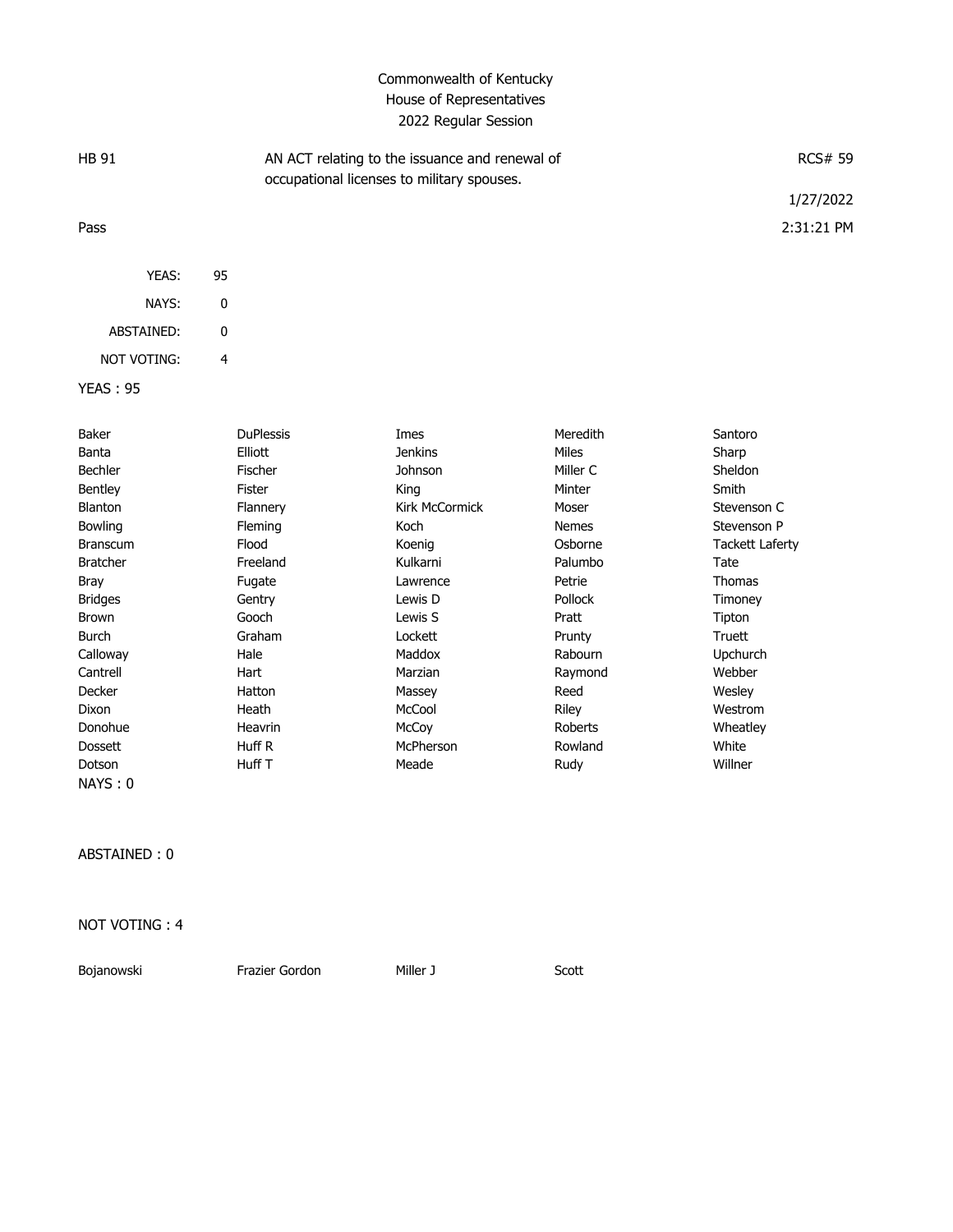## **COMMONWEALTH OF KENTUCKY SENATE 2022 Regular Session**

| <b>HB 91</b>          |    | AN ACT relating to the issuance and renewal of<br>occupational licenses to military spouses. |              | RSN# 2128     |            |
|-----------------------|----|----------------------------------------------------------------------------------------------|--------------|---------------|------------|
|                       |    |                                                                                              |              |               | 3/16/2022  |
| PASSAGE HB 91 W/ scs1 |    |                                                                                              |              |               | 3:26:43 PM |
| YEAS:                 | 37 |                                                                                              |              |               |            |
| NAYS:                 | 0  |                                                                                              |              |               |            |
| PASSES:               | 0  |                                                                                              |              |               |            |
| NOT VOTING:           | 1  |                                                                                              |              |               |            |
| <b>YEAS: 37</b>       |    |                                                                                              |              |               |            |
| Alvarado              |    | Higdon                                                                                       | <b>Nemes</b> | <b>Thomas</b> |            |

| Berg         | Hornback | Raque Adams    | Turner      |
|--------------|----------|----------------|-------------|
| Carpenter    | Howell   | Schickel       | Webb        |
| Carroll      | Kerr     | Schroder       | West        |
| Castlen      | McDaniel | Smith          | Westerfield |
| Douglas      | McGarvey | Southworth     | Wheeler     |
| Embry        | Meredith | <b>Stivers</b> | Wilson      |
| Girdler      | Mills    | Storm          | Wise        |
| Givens       | Neal     | Thayer         | Yates       |
| Harper Angel |          |                |             |
| NAYS: 0      |          |                |             |

PASSES : 0

NOT VOTING : 1

Parrett